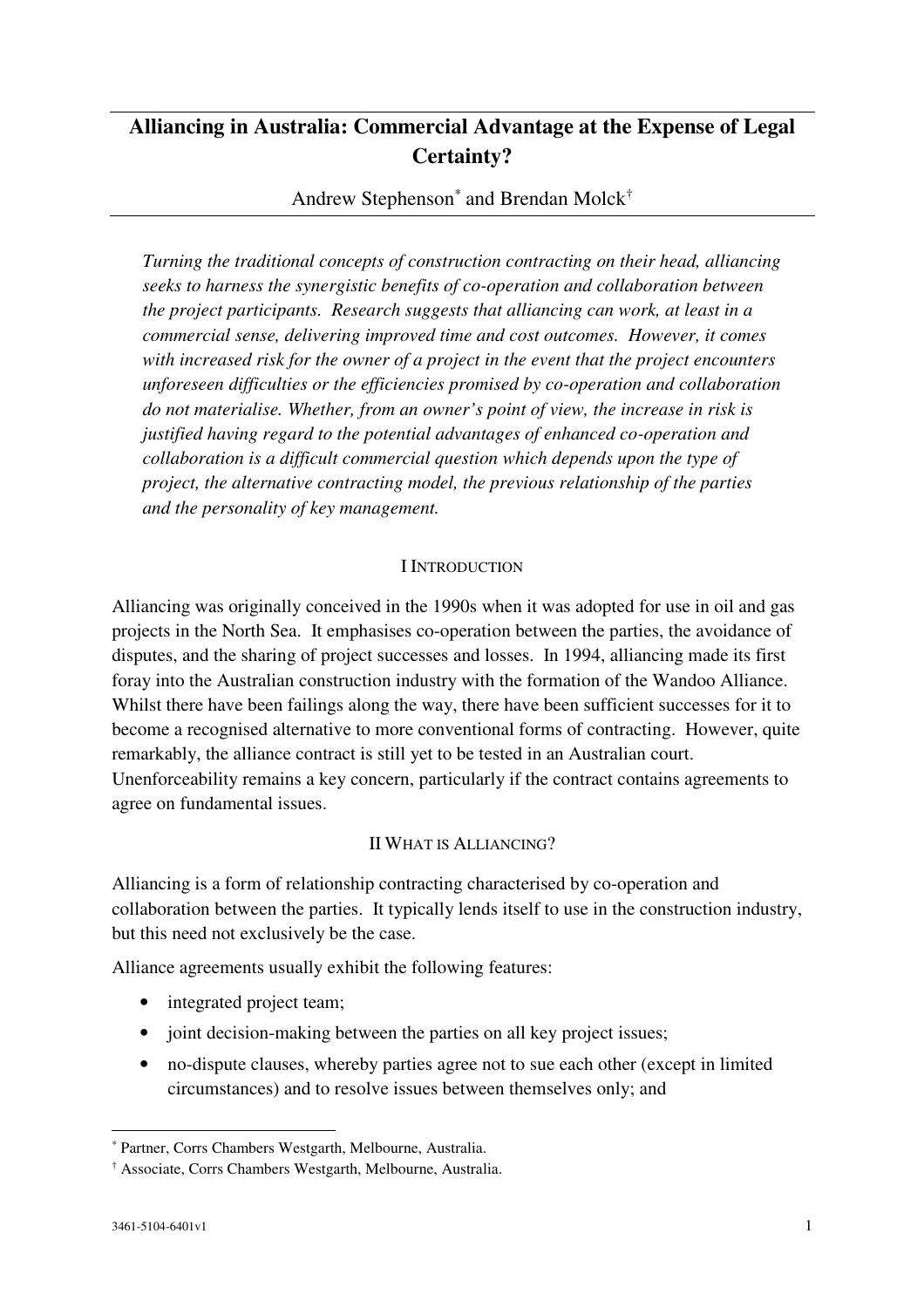- unique payment structure consisting of:
	- o guaranteed reimbursement of contractor's direct project costs;
	- o an at-risk overhead and profit margin for contractor; and
	- o gain/pain share regime, in which good and poor performance is shared equitably among the parties.

Before examining each of these features in greater detail, it is instructive to define some commonly used alliancing terms:

- **Owner** means the principal entity commissioning the project;
- **Non-Owner Participants** (**NOPs**) means all entities other than the Owner involved in the construction of the project, such as contractors and designers;
- **Target Outturn Cost** (**TOC**) means an estimate of all reimbursable costs, plus overhead, plus profit margin for project for all NOPs;
- **Initial (Agreed) TOC** means the agreed TOC at the time of entry into the alliance contract;
- **Final (Adjusted) TOC** means the last agreed TOC by the end of the project (adjustments primarily resulting from agreed variations);
- **Actual Outturn Cost** (**AOC**) means actual reimbursable costs, plus overhead, plus profit margin for project for all NOPs; and
- **Key Result Areas** (**KRAs**) means areas in which parties agree NOPs will receive a bonus if certain results are achieved.

Whilst there are no standard form alliancing contracts available in Australia, the Australian Government (Department of Infrastructure and Regional Development) has released guidelines for preparing alliance agreements, the National Alliancing Contracting Guidelines, including a template Project Alliance Agreement (NACG PAA).<sup>1</sup>

We will now return to the key characteristics of a typical alliance agreement.

# A *Integrated Project Team*

In a traditional construction contract, each party forms its own team which, naturally, advocates its own interests. However, in an alliance, a notional board is constituted for the purposes of making the necessary management decisions in respect of the project.

<sup>&</sup>lt;sup>1</sup> Australian Government Department of Infrastructure and Regional Development, *National Alliance Contracting Guidelines: Template 1 – Project Alliance Agreement* (September 2015). The NACG PAA will be referred to throughout this article to provide examples of how alliance agreements are typically drafted.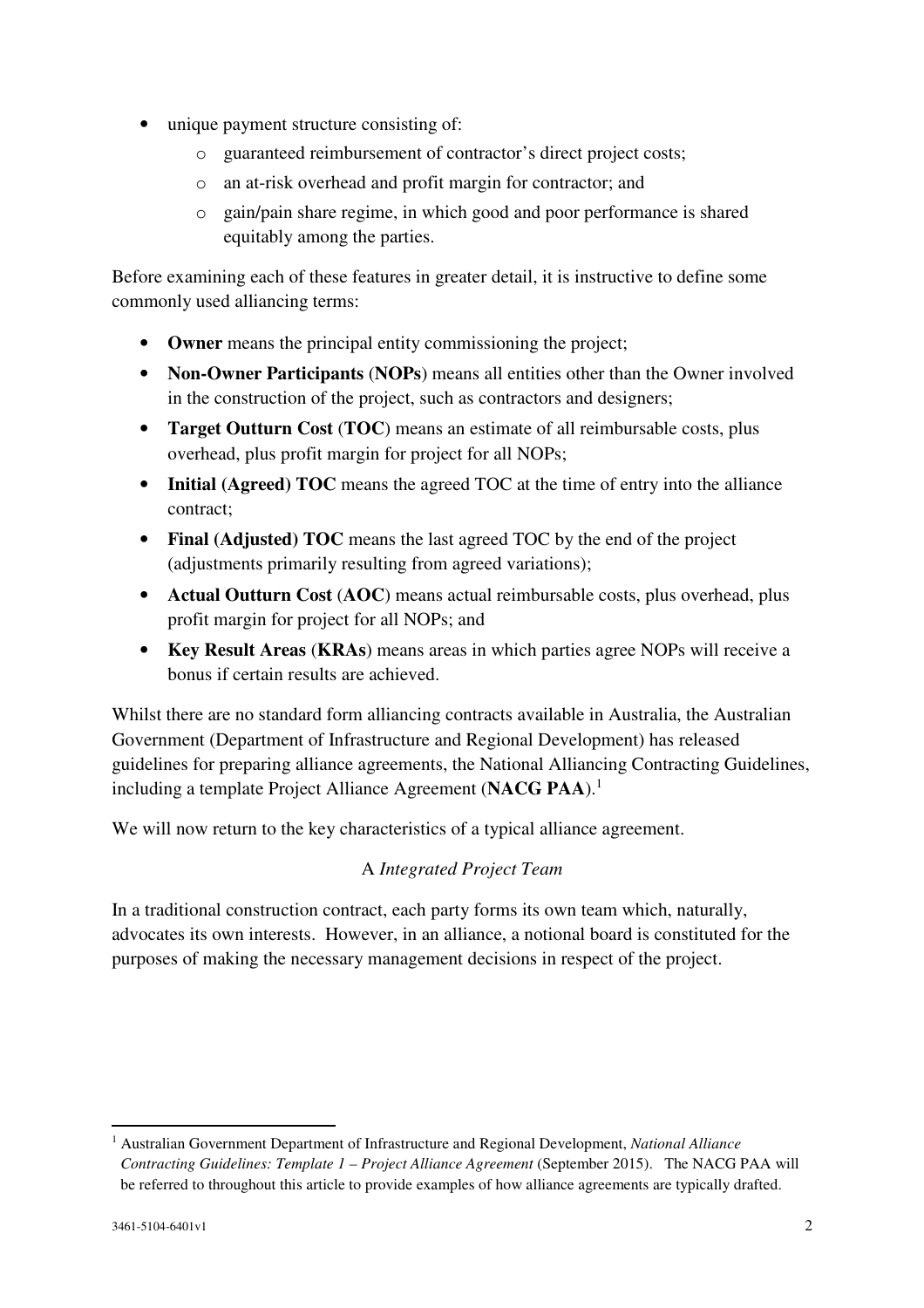This board is commonly referred to as an Alliance Leadership Team (**ALT**). The ALT typically consists of no more than six to eight members, in which all participants hold representation.<sup>2</sup>

The ALT is granted exclusive power to make decisions throughout the NACG PAA. For instance, subclause 12(b)(2) provides that 'the ALT may determine any reasonable adjustment to any or all of the TOC, the KRAs and the Date for Practical Completion'.<sup>3</sup>

# B *Unanimous Decision Making*

Alliance contracts typically require decisions of the ALT to be unanimous to ensure that all participants in the project agree on any proposed action. For example, subclause 6.6(b) of the NACG PAA provides that 'no decision can be made by the ALT unless...the decision is unanimous ... '.<sup>4</sup> The legal pitfalls associated with agreeing to agree matters in the future will be discussed later.

An obvious difficulty arises where the ALT is unable to arrive at a unanimous decision. Some alliance contracts provide a tie-breaker mechanism. For example, clause 2 of Schedule 14 of the NACG PAA provides that where the ALT is unable to resolve an issue in at least two separate meetings, followed by a meeting of the authorised officers of each participant, the owner must refer the issue to expert determination.<sup>5</sup>

At the outset, one could justifiably question whether such a referral system is at odds with core alliancing principles. Further, a difficulty arises with the idea that all disputes about issues before the ALT are capable of resolution by expert determination. Obviously, where the issue to be resolved is an expert one, such a mechanism may be appropriate. However, where the issue to be resolved is purely a commercial one, then there is no relevant expert issue; merely a need to resolve competing commercial interests between the project participants. This is discussed in further detail below.

# C *No-Dispute Clauses*

A potent (and as we shall see later, equally problematic) feature of alliancing is the prohibition on parties commencing legal proceedings against one another. This usually takes the form of a "no litigation or arbitration" clause. Supporting this, is often a clause which provides that a failure to perform any obligations under the agreement will not give rise to any enforceable rights to the parties at law or in equity.

There are often limited carve-outs to the no dispute rule. For instance, parties usually retain their rights to sue in the case of "wilful default". Wilful default is generally a more egregious form of wrongdoing committed by a party. It typically includes events such as a deliberate

<sup>2</sup> Richard Morwood, Deborah Scott and Ian Pitcher, *Alliancing: A Participant's Guide – Real Life Experiences for Constructors, Designers, Facilitators and Clients* (Maunsell Aecom, 2008) 100.

<sup>&</sup>lt;sup>3</sup> Australian Government Department of Infrastructure and Regional Development, above n 1, 35.

<sup>4</sup> Ibid 25.

<sup>&</sup>lt;sup>5</sup> Ibid 120. Note that for more serious offences, for example wilful default, arbitration and litigation are also options.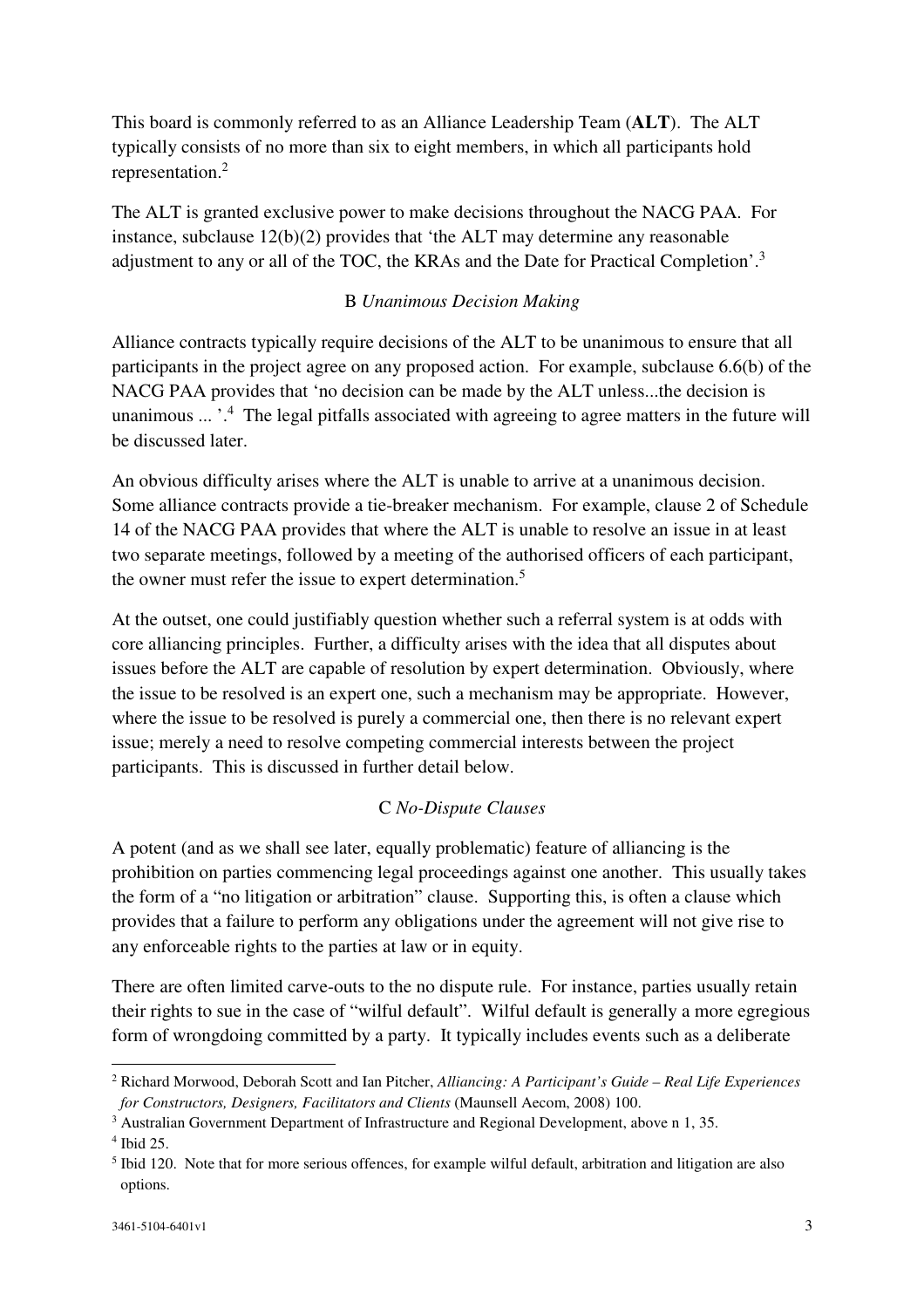and purposeful act or omission, an act or omission undertaken with reckless disregard, a fraudulent act or omission, or a repudiation of the alliance agreement.

By way of example of how a no-dispute principle might operate in practice, clause 5.1 of the NACG PAA provides:

(a)... subject to clause 5.3 [contains exceptions, for example, wilful default], the Participants agree that there will be no litigation or arbitration between them arising out of or in connection with this Agreement. The Participants must use their best endeavours to avoid issues arising as between each other and, to the extent an issue arises, must resolve the issue internally...

(b)...a failure by a Participant to perform any obligation or to discharge any duty under...this Agreement...does not give rise to any enforceable right or obligation at law or in equity ...<sup>6</sup>

# D *Payment Structure*

Another key differentiating feature of alliancing is the payment regime, which seeks to incentivise performance across a range of indicators and to distribute the gains and losses equitably among the participants to promote co-operation and resolution of disputes on a "best for project" basis.

The payment structure commonly comprises the following features:

- **reimbursable costs:** the NOPs are guaranteed to be reimbursed for costs they actually and reasonably incur (the NOPs must open books to the Owner for verification);
- **overhead and profit:** the NOPs earn overhead and a profit margin on their costs, but this can be reduced to nil (see below);
- **gainshare/painshare:** the Owner and the NOPs will generally share (in equal portions) in the benefit (or cost) where the AOC is less than (or greater than) the Final (Adjusted) TOC. Where painshare occurs, the NOPs' exposure is generally limited to their overhead and profit, whereas the Owner's exposure is unlimited; and
- **performance reward/liability amount:** the NOPs receive (or must pay) an additional amount from (or to) Owner if (non-cost) key performance criteria are (or are not) met (eg. quality, safety). Often these are also limited so that only the NOPs' overhead and profit margin are at risk, but nothing more.

The result is that, in most cases, the contractor will receive a full return in respect of its costs. This outcome is very different from that which prevails under all other forms of contract, except another form of cost plus arrangement where the contractor takes no responsibility for quality or timely completion.

<sup>6</sup> Ibid 23.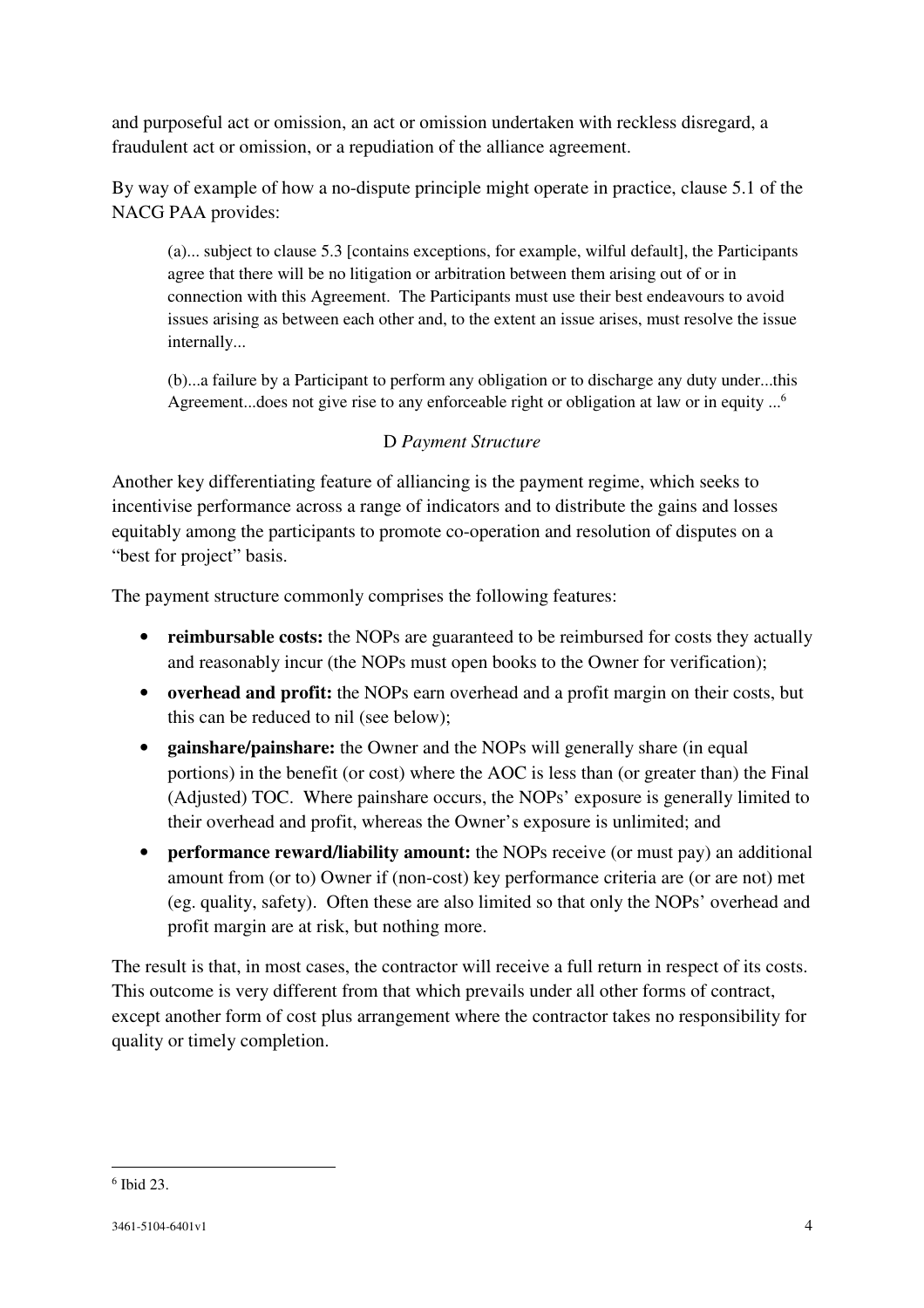#### III ALLIANCING IN AUSTRALIA

Companies involved in oil and gas projects in the North Sea in the 1990s, such as British Petroleum, were the first to employ the alliancing method. Its adoption was a product of growing discontent with the perceived shortcomings of traditional construction contracting. It was sometimes argued that traditional contracts were fostering a master-servant relationship which was promoting a culture of distrust and blame attribution amongst the parties. Alliancing, with its focus on joint decision-making, shared exposure to gains and losses and internal resolution of conflicts was seen as a potential alternative.<sup>7</sup>

However, it should be remembered that the significant contracts in this industry had for some time often been let on an Engineering Procurement Construction Management (**EPCM**) basis, meaning the contractor was reimbursed its full costs margin and overhead. Accordingly, in this environment, the adoption of alliancing is less radical than it may be in other industries where, for example, contracts are let on a lump sum basis. Further, in some respects, the major oil companies are different to many owners. They have significant inhouse engineering expertise and are very interested in the final design, particularly as it affects maintenance times, whole of life costs and reliability. Because of their in-house expertise, they often want a high level of control, making a cost plus arrangement commercially appropriate.

From the perspective of owners used to EPCM contracts in the oil and gas industry, alliance contracts arguably marked, at least in some respects, an increase in the risk assumed by the contractor. This is so because pursuant to a conventional EPCM contract, the contractor's margin and overheads were not usually at risk, by reference to key performance indicators. In alliance contracts, the contractor may suffer a negative adjustment to its margin or overheads because the project fails to achieve the standard specified in a key result area, even if the failure to achieve this standard is not attributable to any act or omission of the contractor. While the EPCM contractor was at risk of being successfully sued for breach, claims for breach of EPCM contracts are difficult because they usually require proof of a failure to exercise reasonable care in respect of a management function or design. That is, there is no strict liability which generally arises in design and construct contracts.

Owners used to lump sum or schedule of rates contracts will find that the change in risk assumed by them in an alliance is significantly greater than for those used to EPCM contracting.

Set out below are some examples of successful and unsuccessful alliance projects.

#### A *Successes*

The first alliancing project in Australia was the Wandoo Alliance which was formed in 1994. The purpose of the project, with Ampolex Limited as owner, was to develop a high-risk marginal oil field in Western Australia. The project, which was valued at \$364 million,<sup>8</sup> is

<sup>7</sup> Morwood, Scott and Pitcher, above n 2, 18.

<sup>8</sup> All amounts in this article are in Australian Dollars.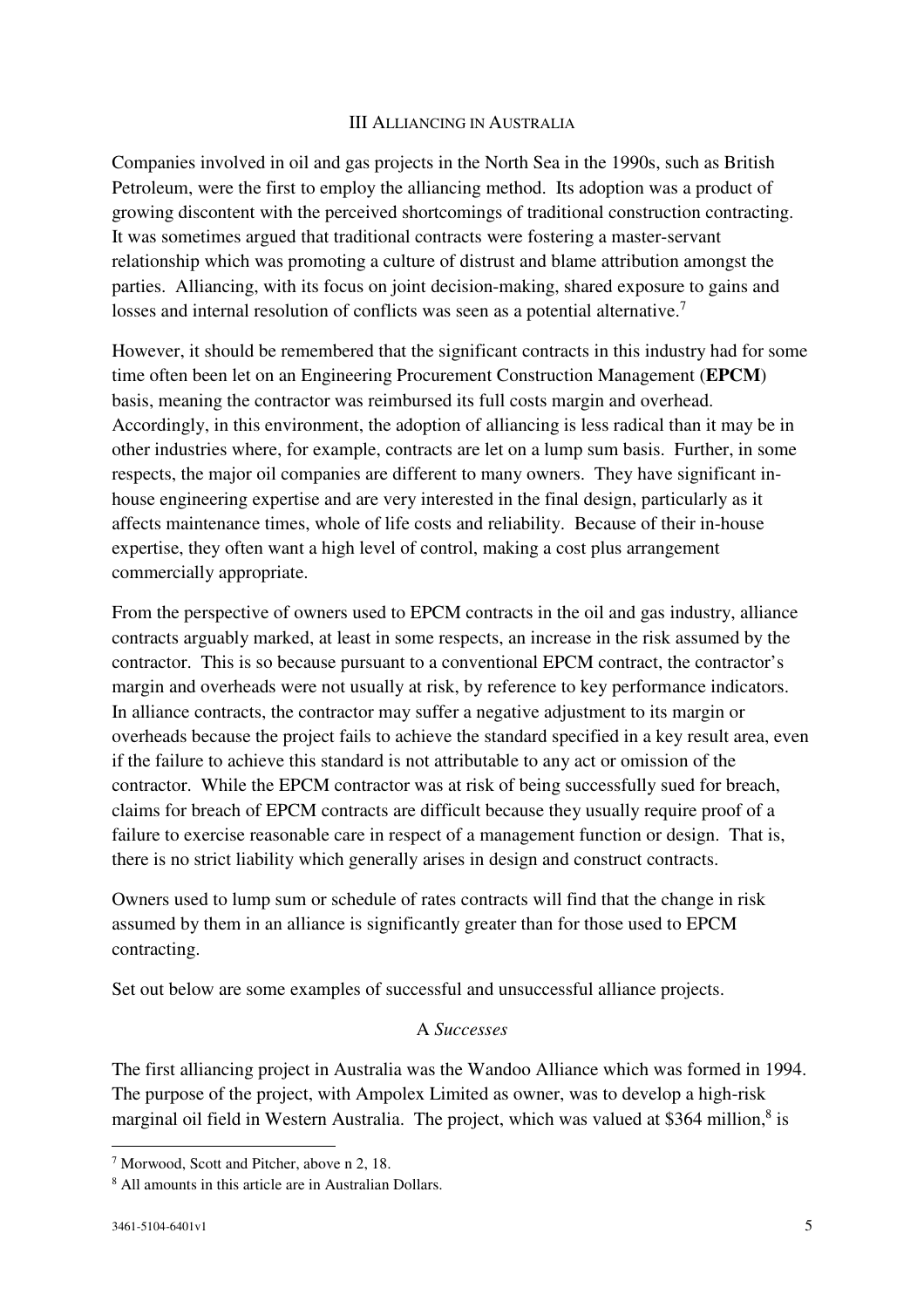reported to have been a success. It is claimed that the oil field was brought into production seven months faster than benchmarked world performance for similar platforms and was delivered \$13 million under budget.<sup>9</sup> Ampolex, effusive in its appraisal, opined that 'a properly formed alliance will deliver exceptional savings in project time and project cost to the client, resulting in exceptional profits for all participants and satisfaction to each individual employed within the alliance'.<sup>10</sup>

The Northside Storage Tunnel Alliance is also claimed to have been a success. It was constructed from 1997 to 2001. The project involved the design, manufacture and commissioning of a 16 kilometre storage tunnel and a 3.5 kilometre branch storage tunnel, overflow connection works and upgrades to the North Head Sewage Treatment Plant.<sup>11</sup>

Sydney Water Corporation (the owner) reported that despite the many constraints and difficulties, the project (which was valued at \$465 million):

- achieved its targeted outcome of being ready for the 2000 Sydney Olympic Games;
- achieved exceptional results in its delivery of community relations, environmental management and safety systems; and
- was completed at a final cost which represented an increase of only 3.3% over the original Target Cost Estimate<sup>12</sup> (adjusted to include escalation and accounting policy changes) despite significant technical, environment and social problems and delays.<sup>13</sup>

However, absent independent audit, some care needs to be taken when considering these claimed successes. There are, of course, other projects where the alliance method of delivery has been an abject failure. Further, even where the success is real, it is difficult to draw a causal connection between the success and the contract strategy that was used. Would such a success have occurred anyway? There are many (probably the vast majority) of projects that are delivered on time and at a cost which sees the contractor make a reasonable profit when a lump sum contracting strategy has been adopted. How then can it be said with confidence that it is the method of contracting which is the cause of success?

In 2009, a study undertaken by Evans & Peck and the University of Melbourne on a sample of 46 current and past alliances in Australia (**E&P study**) found that, on average:

- the total value of alliance projects in road, rail and water sectors in New South Wales, Victoria, Queensland and Western Australia in 2004-2009 was \$32 billion (representing 29% of total infrastructure spend in same sectors across all of Australia over that period); and
- although the private sector was the first to adopt alliancing, by 2009, it was almost exclusively used by the public sector (approximately \$9.5 billion of public sector

<sup>&</sup>lt;sup>9</sup> Morwood, Scott and Pitcher, above n 2, 19.

 $10$  Ibid.

 $11$  Ibid 20.

<sup>&</sup>lt;sup>12</sup> Target Cost Estimate is generally defined as TOC less project-specific overhead.

<sup>&</sup>lt;sup>13</sup> Morwood, Scott and Pitcher, above n 2, 20.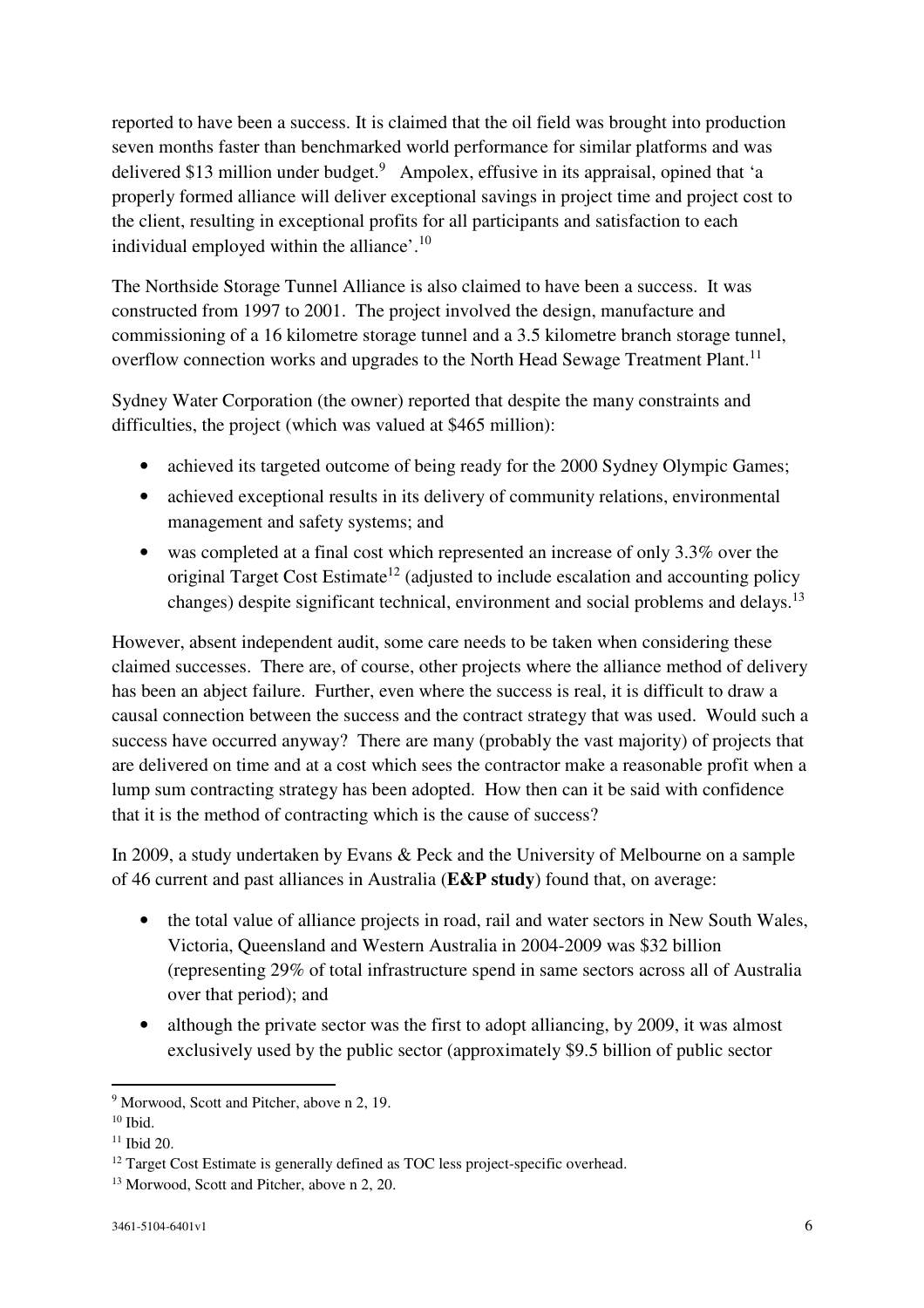alliance project value, compared with less than \$500 million of private sector alliance projects value in 2009).<sup>14</sup>

The E&P study also found that, on average, AOC was 45-55% higher than the estimated project cost at business case stage. This can be contrasted with 20% for traditional contracting methods and 5-10% for Public-Private Partnerships.<sup>15</sup>

Of the 45-55% cost increase exhibited by alliance agreements, the E&P study found that:

- 35-45% occurred between business case stage to Initial (Agreed) TOC;
- 5-10% occurred between Initial (Agreed) TOC to Final (Adjusted) TOC; and
- a negligible increase occurred between Final (Adjusted) TOC and AOC.<sup>16</sup>

It is argued that these results show that the bulk of the cost increase occurred between business case stage and Initial (Agreed) TOC. Therefore, it is contended that the cost overrun is more a result of inaccurate cost forecasting at the business case stage as opposed to any inefficiencies precipitated by the alliancing method. The E&P study suggests that this variance might be because alliancing is often adopted for high risk projects, rendering accurate business case forecasting difficult.<sup>17</sup> However, given that many of the chosen projects are likely to have come from the rail, road and water sectors, this seems unlikely and requires further detailed consideration to justify the contention. Likewise, the assertion that as the cost overruns are judged against business case estimates, it is likely to be a result of inaccurate forecasting at the time of the business case, needs solid evidence to justify the conclusion. Given that the structure of the alliance usually provides an incentive for the contractor to complete the project for the agreed TOC, the commercially sensible thing for the contractor is to agree a high TOC to ensure a greater probability of it being achieved or bettered (increasing the prospects of a bonus).

The responses provided by the 46 alliances which completed the self-questionnaires in the study provide some evidence of the commercial benefits of alliancing:

- 82.9% of owners (87.2% of NOPs) stated that the alliance delivered on time or better; and
- 85.7% of owners (95.7% of NOPs) stated that the alliance delivered on cost or under.

Despite this, the anecdotal evidence is that alliancing is less common now than it was some years ago. As noted above its use in the private sector seems to have declined over the years since the concept was introduced.

<sup>14</sup> Evans & Peck and the University of Melbourne, *In Pursuit of Additional Value: A Benchmarking Study into Alliancing in the Australia Public Sector* (Department of Treasury and Finance, October 2009) 7-8.

<sup>15</sup> Ibid 46-47.

<sup>16</sup> Ibid 46-47.

<sup>17</sup> Ibid 47.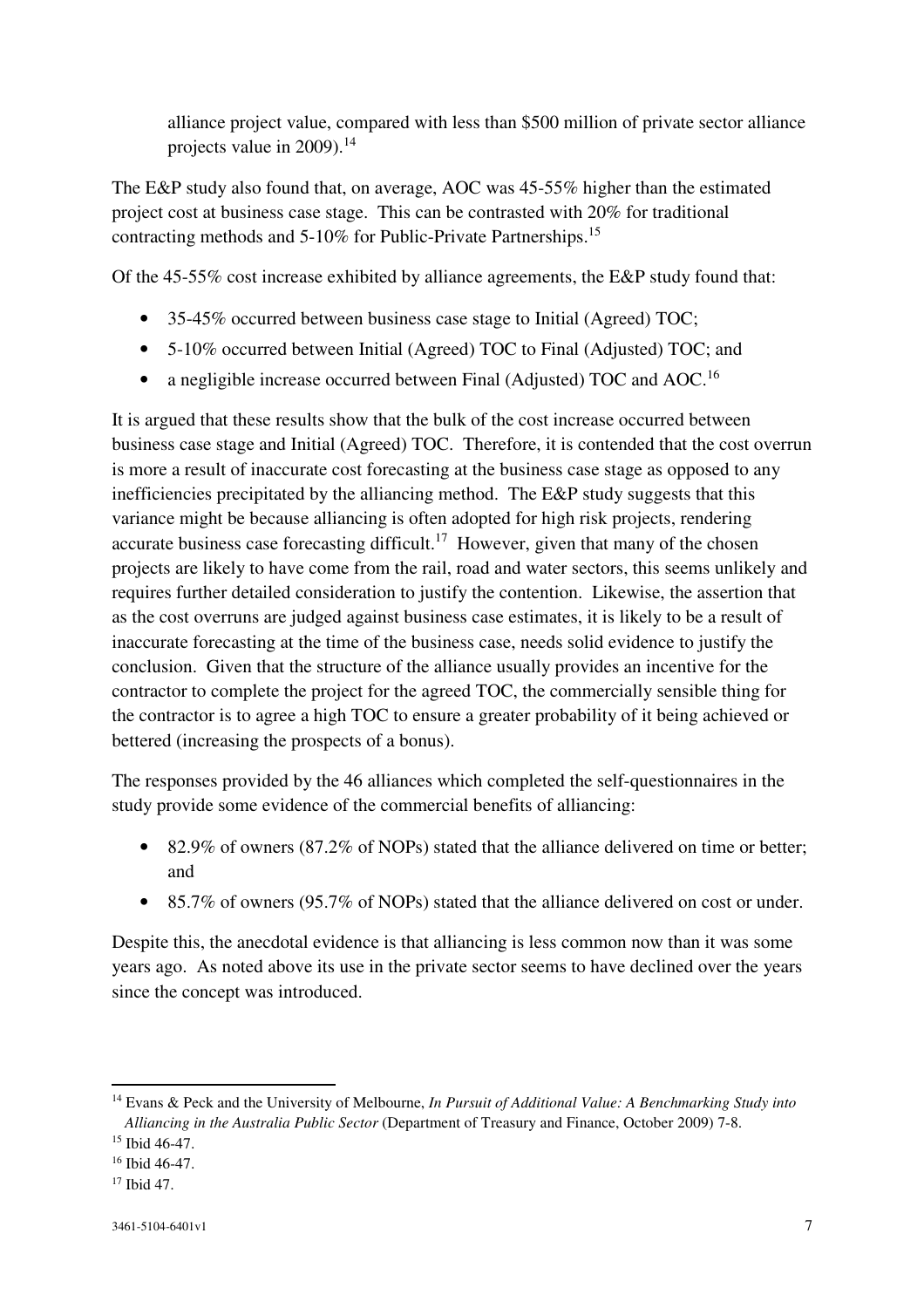# B *Unsuccessful Alliancing Projects*

We turn now to consider two publicised examples of failed alliancing projects. In 1996, BHP Direct Iron Pty Ltd (**BHP**) entered into an alliance agreement for the development and construction of the Boodarie Iron Plant in Western Australia at a cost of more than \$1.5 billion.<sup>18</sup> The plant was designed to convert iron ore fines (delivered via an under-harbour tunnel and a 7.2 kilometre conveyor) into iron briquettes (the final product containing an enriched form of iron).<sup>19</sup>

In May 2000, as a result of persistent commissioning difficulties, large cost overruns and significant operational issues, BHP decided to entirely write off the carrying value of the plant. In May 2004, an explosion occurred in the plant which resulted in the death of one employee and serious injuries to two others. In May 2005, in response to the incident, BHP was prosecuted by the Department of Industry and Resources. In August 2005, BHP announced it was preparing to permanently close the hot briquetted iron facilities at the plant (it has now been closed and sold for scrap).<sup>20</sup> Public reports suggest that the final cost of construction was \$2.6 billion,<sup>21</sup> an overrun of \$1.1 billion (approximately a 73% overrun).

Another example of an unsuccessful alliancing venture is the Djimindi Alliance. In March 1998, the Australian Government commissioned the procurement of a lightweight antisubmarine torpedo (MU90) and the integration of the new torpedo onto five Australian Defence Force platforms. The total budget for the project was \$665 million. In its report, the Australian National Audit Office found that:

- the project did not deliver the full capability as originally expected;
- the project reached completion six years later than originally scheduled; and
- almost the whole of the budget was likely to be needed to deliver capability to just two of the five platforms. $^{22}$

Relevantly, the report stated that the alliancing arrangement 'generated additional risk to [the] acquisition, did not mitigate risks it was intended to address, and shifted management focus away from project deliverables without demonstrating measurable benefits to project outcomes'.<sup>23</sup>

Within the public and private sectors there is a marked reluctance to discuss failure. Accordingly, it is surprising that there is any evidence of such failures. The two cases noted above are extreme. One required the writing off of a significant asset owned by a public

<sup>18</sup> Australasian Institute of Mining & Metallurgy, *The New Research and Development Tax Incentive: Consultation Paper Response*' (2009) 9.

<sup>19</sup> BHP Billiton, *Fact Sheet: Boodarie Iron* (24 August 2005) <http://www.bhpbilliton.com/~/media/bhp/documents/investors/news/hbifactsheet.pdf?la=e>.

<sup>20</sup> Ibid.

 $21$  Ibid.

<sup>22</sup> Australian National Audit Office, *The Auditor-General Audit Report No. 37 2009-10 Performance Audit: Lightweight Torpedo Replacement Project* (2009-10) 18.

<sup>23</sup> Ibid 43.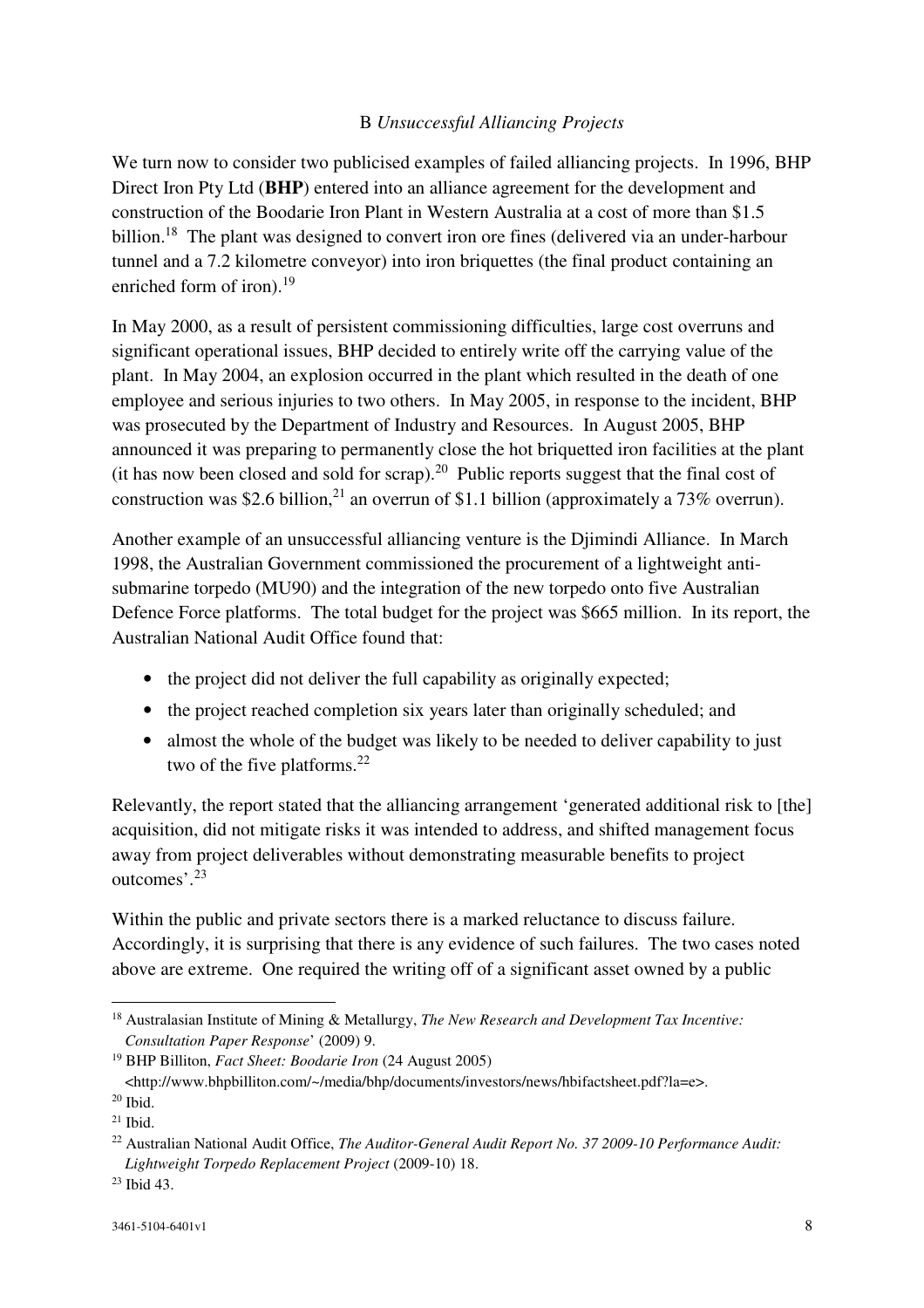company, with accompanying disclosure. The other was significant enough to justify consideration by the Australian National Audit Office. It therefore seems likely that there are other failures, not as significant, which have not been the subject of disclosure.

#### IV LEGAL RISKS

Although Australian courts have not yet had the opportunity to rule on the enforceability of alliancing contracts, a number of arguments could be made asserting that such arrangements are void or unenforceable.

#### A *Intention to Create Legal Relations*

Under Australian law, in order for an agreement to be considered legally enforceable, the parties must have intended to create legal relations. This can be contrasted with agreements made in everyday domestic and social life in which no such intention exists and to which the law does not attribute legal consequences. Generally, parties will be presumed to have the requisite intention in a commercial agreement.<sup>24</sup> A notable exception is where an otherwise legally enforceable agreement contains what is known as an "honour clause". These clauses typically include words to the effect that the agreement is not intended to give rise to any legal consequences as between the parties, and generally, the law will respect this as a representation of the parties' true intention.<sup>25</sup>

Alliancing contracts are clearly commercial agreements. Therefore, the presumption is that the parties intend to create legal relations. As explained earlier, no-dispute clauses, in the extreme case, provide that alliance contracts do not give rise to any enforceable rights or obligations at law or in equity. This may appear to be akin to an honour clause.

However, where certain acts, such as wilful default, are excluded from this no-dispute rule, the parties clearly intend to retain some of their legal rights. Therefore where there are carveouts of this type, it is unlikely that an alliancing agreement would be found to be unenforceable by reason of absence of an intention to create legal relations.

#### B *Illusory Consideration*

A valid contract also requires each party to receive consideration for their contribution to the contract. This can be in the form of an act or a promise to perform a certain type of act. The courts have been clear that they will not enquire into the adequacy of the consideration provided. However, there does need to be at least *some* identifiable value in the consideration exchanged.<sup>26</sup>

One needs to be careful where a discretionary promise is provided by one of the parties. For example, a party may have the *option* to perform an act under a contract. Since the party is

<sup>&</sup>lt;sup>24</sup> N C Seddon and M P Ellinghaus, *Cheshire and Fifoot's Law of Contract* (LexisNexis Butterworths, 10<sup>th</sup> ed, 2012) 232.

<sup>25</sup> *Jones v Vernon's Pools Ltd* [1938] 2 All ER 626, 630; *Rose and Frank Co V Crompton & Bros Ltd* [1923] 2 KB 261, 283.

<sup>26</sup> See, eg, *Thomas v Thomas* (1842) 2 QB 851.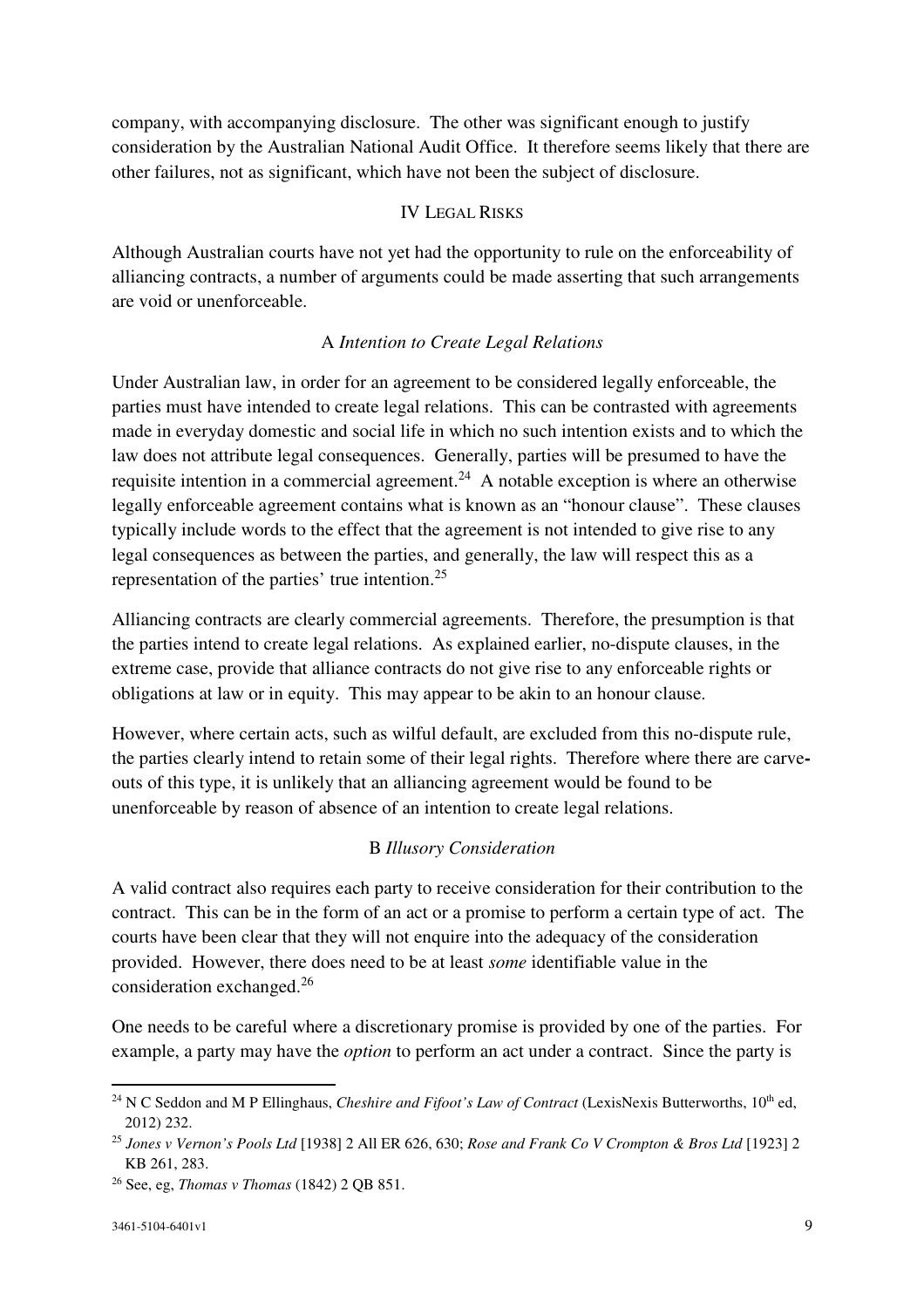not obliged to perform the promise or to pay damages for failure to perform, the very essence of the binding exchange of acts or promises required for a contract in common law countries, such as Australia, is absent and therefore the contract will be invalid.<sup>27</sup> In *British Empire Films Pty Ltd v Oxford Theatres Pty Ltd ('British Empire Films')*, <sup>28</sup> clause 9 of an agreement to supply films to be exhibited in theatres stated that 'under no circumstances shall the distributor be in any way liable for failure to supply to the exhibitor any of the films contemplated by the agreement'.<sup>29</sup> The majority held that since the distributor was not obliged to provide anything under the contract, the purported consideration of supplying films to the exhibitor was illusory.<sup>30</sup>

A similar conclusion was reached in *MacRobertson Miller Airline Services v Commissioner of State Taxation (WA) ('MacRobertson Miller')*. <sup>31</sup> In that case, the question was whether an airline ticket issued to a passenger, containing a broad condition that the airline reserved the right to cancel the ticket, constituted a valid agreement. The majority held such an exemption occupied the whole area of possible obligation, leaving no room for the existence of a contract of carriage.<sup>32</sup>

However, where the parties evidently intend to contract, courts will generally be slow to construe an exemption clause so broadly that it serves to negate all promises given by the party in favour of whom the exemption clause operates.<sup>33</sup> In other words, exemption clauses are generally read down so as to minimise the area of exemption.<sup>34</sup> Even in *British Empire Films* and *MacRobertson Miller*, the respective majorities were ultimately able to identify a form of consideration provided. In *British Empire Films*, the distributor's promise not to supply films to any other theatres which charged admission fees less than those prescribed in the contract was found to constitute good consideration.<sup>35</sup> Alternatively, it was held that a unilateral contract was created when films were actually supplied.<sup>36</sup> Similarly, in *MacRobertson Miller*, Barwick CJ found that a unilateral contract formed once the airline had completed its task of carrying the passenger.<sup>37</sup>

It could be argued that the presence of a no-dispute clause in alliancing agreements means that performance by either party is discretionary and therefore insufficient consideration has been provided by the parties. However, this is unlikely to be the case where the non-dispute clause has the usual carve-outs (such as wilful default) because unlike in *British Empire Films* and *MacRobertson Miller*, the parties do not have a completely unfettered discretion as

<sup>&</sup>lt;sup>27</sup> Seddon and Ellinghaus, above n 24, 185.

<sup>&</sup>lt;sup>28</sup> [1943] VLR 163.

<sup>29</sup> *British Empire Films Pty Ltd v Oxford Theatres Pty Ltd* [1943] VLR 163, 166.

<sup>30</sup> Ibid, 167.

<sup>31</sup> (1975) 133 CLR 125.

<sup>32</sup> *MacRobertson Miller Airline Services v Commissioner of State Taxation (WA)* (1975) 133 CLR 125, 133.

<sup>33</sup> *Barnett v Ira L & A Berk Pty Ltd* (1952) 52 SR (NSW) 268, 275.

<sup>&</sup>lt;sup>34</sup> Seddon and Ellinghaus, above n 24, 182.

<sup>35</sup> *British Empire Films Pty Ltd v Oxford Theatres Pty Ltd* [1943] VLR 163, 169.

<sup>36</sup> Ibid 170-1.

<sup>37</sup> *MacRobertson Miller Airline Services v Commissioner of State Taxation (WA)* (1975) 133 CLR 125, 133-4.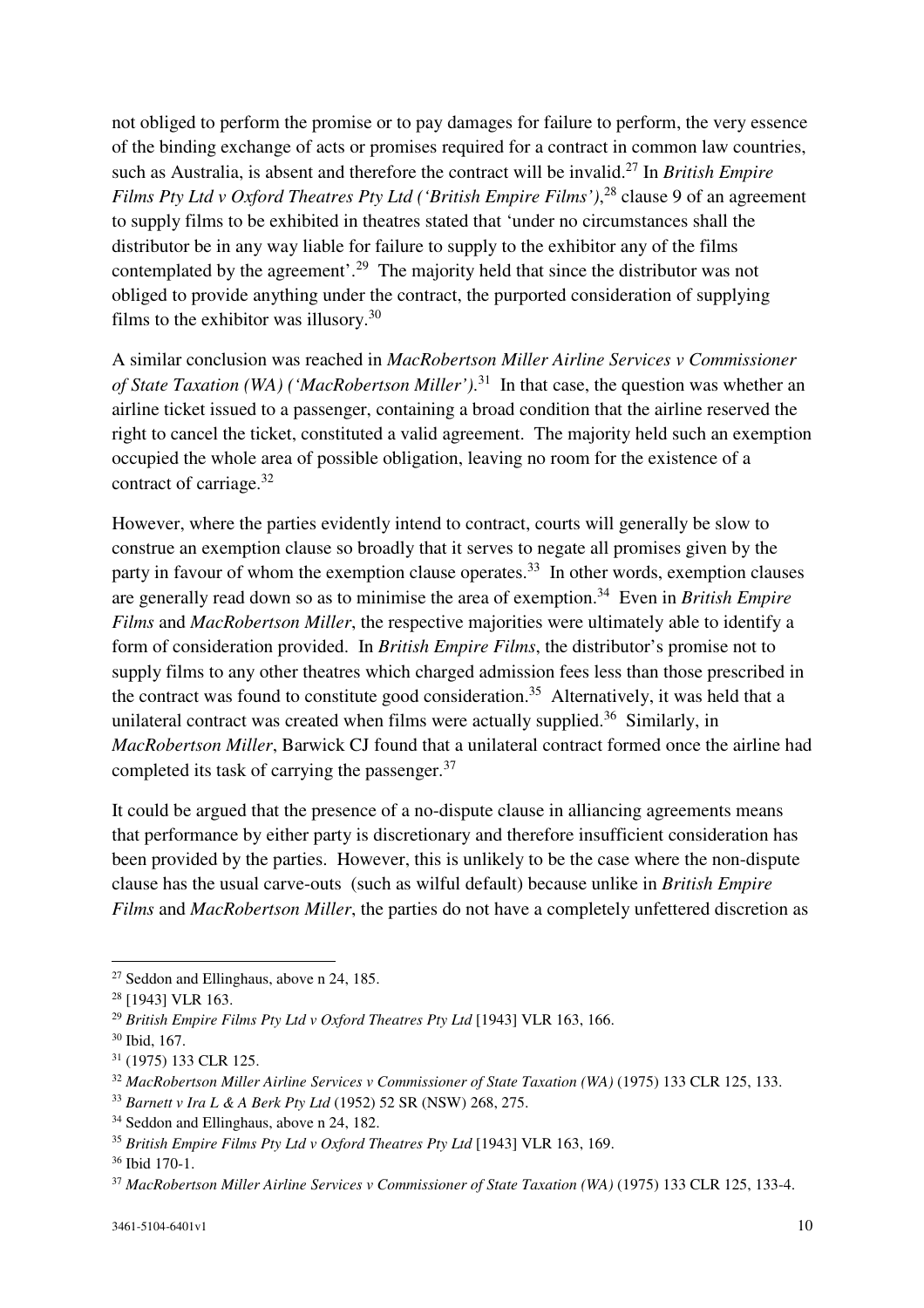to whether to perform their promises under the contract. Therefore, alliance contracts are unlikely to be held to be unenforceable for want of consideration.

#### C *Agreement to Agree*

An enforceable contract in common law countries requires certainty, in the sense that the essential terms must be clear and complete.<sup>38</sup> The key risk for alliancing is that an alliance contract might be seen to contain agreements to agree on crucial matters.

An agreement to agree (also known as a deferred agreement) is a term in a contract in which the parties agree that they will agree on a certain issue in the future. These terms are generally unenforceable due to a lack of certainty about exactly how that deferred agreement is to be reached. However, many contracts which contain deferred agreements are not rendered void for uncertainty. Why is this so? Firstly, if the deferred agreement only relates to inessential or collateral matters, these can be severed from the rest of the contract, without any significant impact on the main obligations under the contract.<sup>39</sup>

Secondly, a court may be willing to imply a term into the clause to give it certainty. In *F & G Sykes (Wessex) Ltd v Fine Fare Ltd*,<sup>40</sup> the plaintiff and defendant entered into an agreement by which the plaintiff agreed to breed chickens for the defendant's stores. The agreement specified that the number of chickens to be supplied was to be 'not less than thirty thousand per week nor more than eighty thousand per week during the first year of the agreement and *thereafter such other figures as may be agreed between the parties*' <sup>41</sup> (emphasis added). The agreement also provided for a referral to an arbitrator in the event that there was a dispute between the parties. Lord Denning MR, in the majority, held that 'in a commercial agreement the further the parties have gone on with their contract, the more ready are the Courts to imply any reasonable terms so as to give effect to their intentions'.<sup>42</sup> Lord Denning MR considered that this was especially so where the contract contains a mandatory referral to arbitration. His Lordship therefore considered it appropriate to imply a term into the contract that the number of chickens supplied should be a 'reasonable number' in the second year of the agreement and onwards. $43$ 

Whilst this demonstrates that courts are sometimes willing to imply terms into deferred agreement clauses to make them more certain (and hence enforceable), this is often riddled with difficulty. Under Australian law, there is a high threshold for a term to be implied in

<sup>38</sup> See, eg, *Upper Hunter County District Council v Australian Chilling & Freezing Co* (1968) 118 CLR 429, 436-7.

<sup>39</sup> See, eg, *JB Rogers Ltd v Harry Lesnie Ltd* (1927) 27 SR (NSW) 427.

<sup>40</sup> [1967] 1 Lloyd's Rep 53.

<sup>41</sup> *F & G Sykes (Wessex) Ltd v Fine Fare Ltd* [1967] 1 Lloyd's Rep 53, 57.

<sup>42</sup> Ibid.

<sup>43</sup> Ibid 58.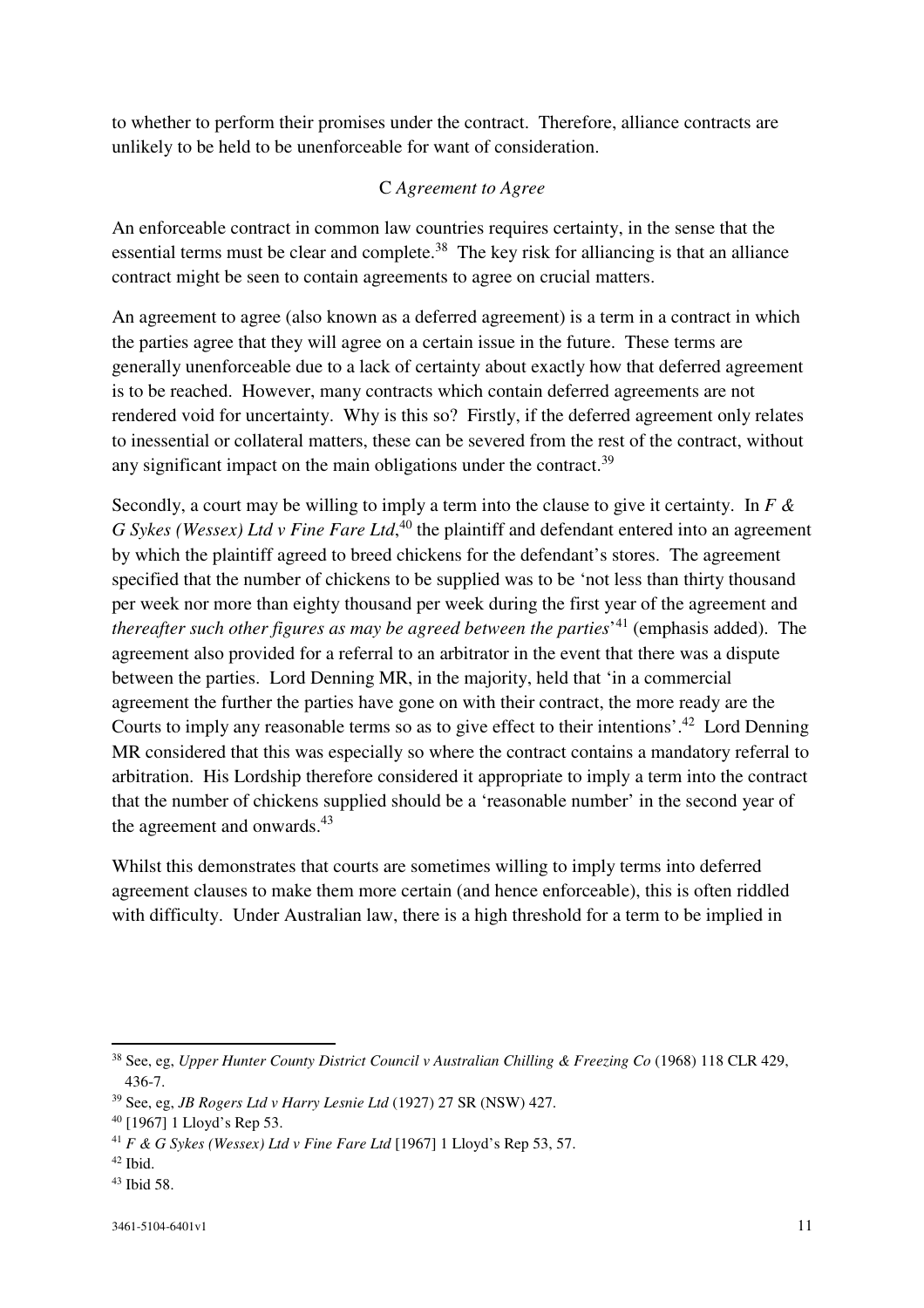# fact.<sup>44</sup> The Privy Council decision in *BP Refinery (Westernport) Pty Ltd v Hastings Shire Council*<sup>45</sup> set out the oft-quoted criteria:

for a term to be implied the following conditions (which may overlap) must be satisfied: (1) it must be reasonable and equitable; (2) it must be necessary to give business efficacy to the contract, so that no term may be implied if the contract is effective without it; (3) it must be so obvious that 'it goes without saying'; (4) it must be capable of clear expression; and (5) it must not contradict any express term of the contract.<sup>46</sup>

The most obvious difficulty with implying "reasonableness" terms to cure agreements to agree is that these terms often directly conflict with the express words used in deferred agreement clauses, that is, that the parties will reach an agreement.<sup>47</sup> Further, the concept of reasonableness is not always useful for determining the resolution of a dispute where both parties have reasonably taken opposing positions having regard to their own interests.

Thirdly, agreement to agree clauses can be accepted by courts where the parties provide a mechanism in the contract by which a final decision can be reached. For example, in *Hawthorn Football Club Ltd v Harding*, <sup>48</sup> the defendant agreed to play football for the plaintiff on fair and reasonable terms to be agreed between the parties. It was also agreed that any failure to reach agreement would be referred to arbitration. Tadgell J held that the opportunity for recourse to arbitration in the contract provided a means by which the terms not agreed could be fixed and hence there was no uncertainty in the contract.<sup>49</sup>

Alliancing agreements contain agreements to agree in that they vest the ALT with the power to determine all key issues on the project and usually require unanimity. Therefore any one of the members of the ALT casting a 'no' vote will result in no decision (or agreement) on potentially an important issue. The failure of the ALT to agree on important matters regulating the relationship of the parties is likely to be considered essential to the agreement and therefore severance would not be feasible. Although a court is unlikely to imply a term to give the contract greater certainty, if the agreement refers unresolved decisions to a final arbiter, such as an expert, this may cure the uncertainty. However, as we shall see next, referring decisions to an expert or arbitrator gives rise to other difficulties which may not be commercially acceptable.

If there is no dispute resolution mechanism provided for in the contract, there is a serious risk that the entire contract would be rendered unenforceable, as it would be extremely difficult to disentangle key project issue decisions from the operation of the rest of the contract. The result is that parties would likely only be entitled to pursue extra-contractual rights, such as under the law of restitution or estoppel, or possibly for misleading conduct.<sup>50</sup>

<sup>44</sup> See, eg, *Codelfa Construction Pty Ltd v State Rail Authority of NSW* (1982) 149 CLR 337, 346.

<sup>45</sup> (1977) 180 CLR 266.

<sup>46</sup> *BP Refinery (Westernport) Pty Ltd v Hastings Shire Council* (1977) 180 CLR 266, 283.

<sup>47</sup> Seddon and Ellinghaus, above n 24, 271.

<sup>48</sup> [1988] VR 49.

<sup>49</sup> *Hawthorn Football Club Ltd v Harding* [1988] VR 49, 57.

<sup>50</sup> Seddon and Ellinghaus, above n 24, 260.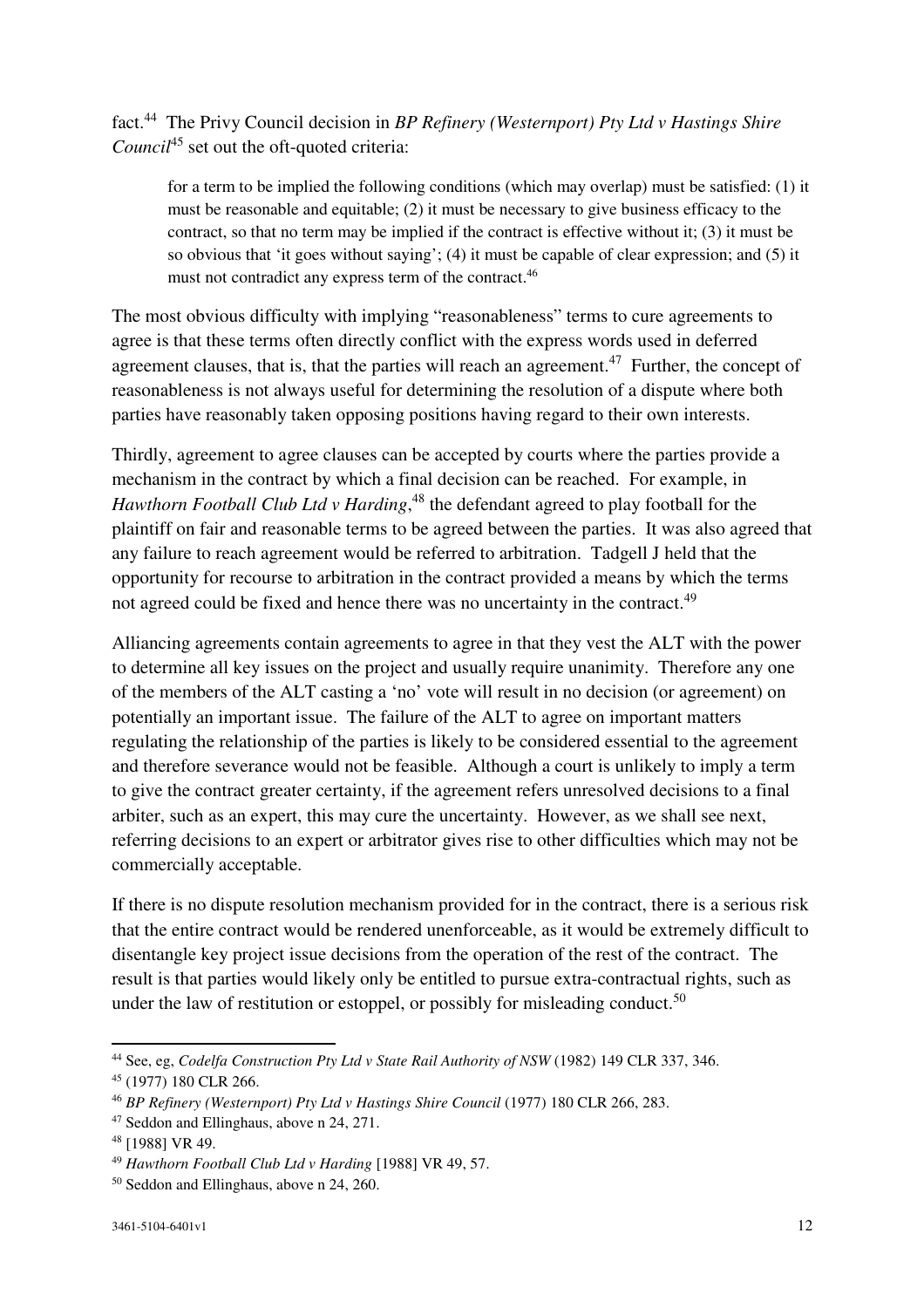# D *Expert Determination to Resolve a Failure to Agree*

The common law has for a very long time recognised that disputes can be resolved by expert determination or appraisal. For example, it remains commonplace that a dispute about the quality of a commodity can be determined by expert appraisal. So if one party to a contract contends that a particular commodity is class A (a class recognised and defined by the relevant commercial community) and the other party contends that it is class B (another class recognised and defined by the same community), such a dispute can be readily settled by an expert determining on a final basis which class the relevant commodity is. Likewise, it is common for leases of commercial property to require that the rent be adjusted to market, periodically. Such clauses often require the landlord and tenant to agree the market rate, but failing agreement, for the rate to be finally determined by a valuer. Importantly, in these examples the expert is drawing on a recognised expertise supported by appropriate learning. It is an objective exercise having regard to factors unrelated to the parties.

When an expert or arbitrator is called upon to resolve an agreement to agree in respect of a commercial issue, rather than one which can be resolved by the application of a specified expertise, the "expert" is no longer making a decision by reference to a body of knowledge, but will favour one party's commercial interests over the other. Both may have taken a "reasonable" position often taken by such parties to such contracts, but those positions are different. By reference to what criteria is the expert to make a determination?

Of course, the possible outcomes are not binary. Therefore an expert may draft a resolution which is unsatisfactory to all. Accordingly, it is submitted that if such a course is taken the parties should as far as possible, set out the criteria which the expert is to use, rather than leaving it completely open.

Insofar as such matters are referred to arbitration, there is a further difficulty in those jurisdictions where the lex arbitri requires that any award be in accordance with law. It is not the role of the law to complete incomplete contracts. Therefore, unless the arbitrator is empowered to make an award, not in accordance with law, but by reference to considerations of general justice and fairness, it is difficult to see how a reference to arbitration improves the situation.

#### V INSURANCE

One further legal challenge alliancing faces concerns the application of traditional insurance policies.

Broadly, insurance cover is a contract in which one party transfers an identifiable and quantifiable risk to another in exchange for a premium. There are three main types of insurance cover commonly used in construction projects:

• **Contract works insurance** provides cover for physical loss and damage to any work carried out under the construction contract, and for materials and equipment stored on-site or off-site which are to be used in the project;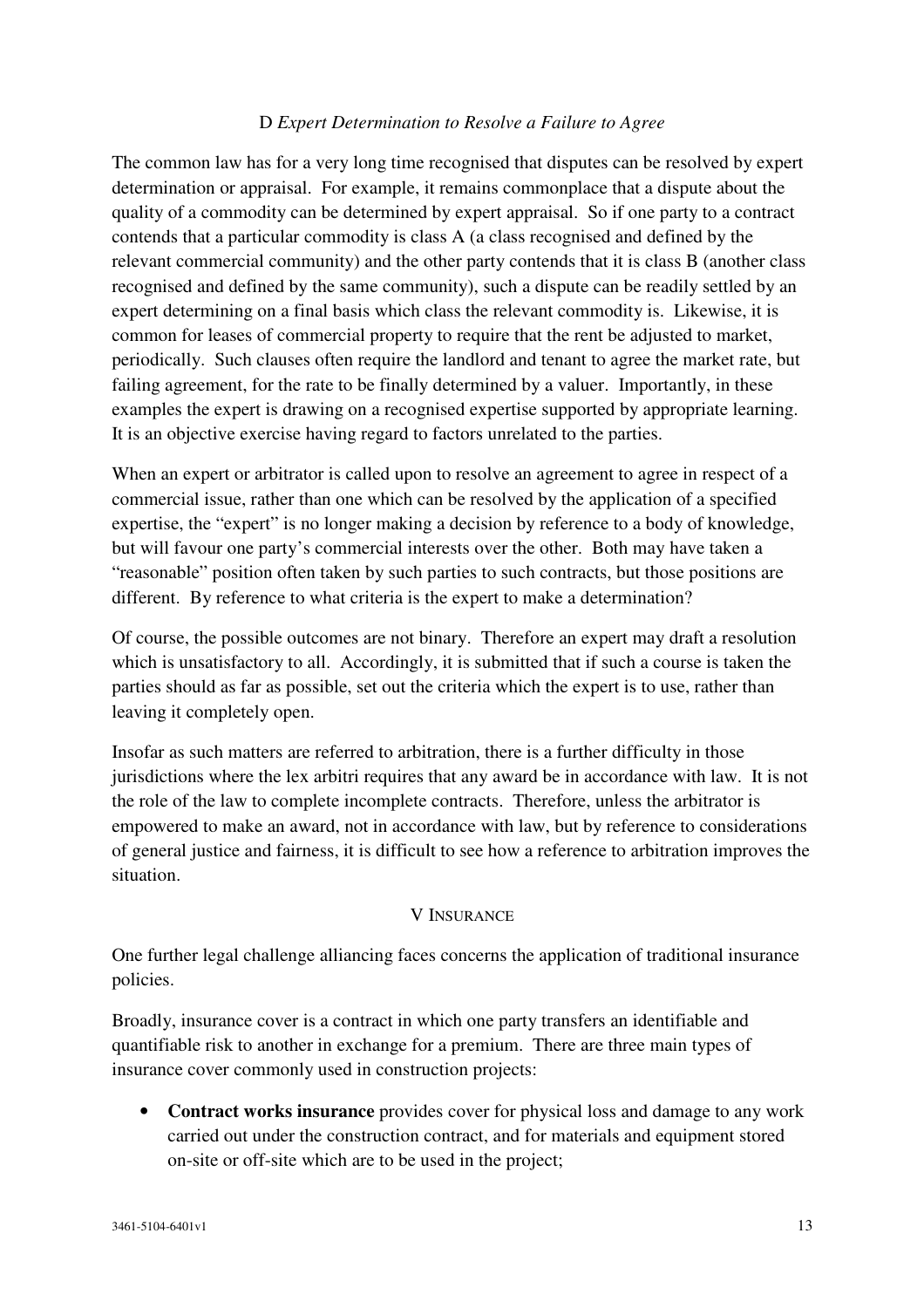- **Public liability insurance** provides cover for personal injury and property damage suffered by third parties arising due to negligence of the insured; and
- **Professional indemnity (PI) insurance** provides cover for professionals, such as architects, engineers and other consultants, for negligence in carrying out their profession.  $51$

Since PI insurance is generally a liability-based insurance (unlike the other two forms of insurance), it does not respond to a loss caused by, for example, a negligent design by an engineer, unless (and until) the engineer is sued and found liable. Importantly, it is the engineer who is insured, not the owner. The relevant "risk" in respect of which indemnity is provided is the liability of the engineer, not the loss suffered by the owner as a consequence of the negligence. The obvious issue with alliancing is that a participant is generally not liable for committing negligence, as liability for most acts are excluded under alliance agreements. In these circumstances the PI policy does not respond, as there is no liability on which to base a claim. Furthermore, as most policies of insurance exclude cover in the event of wilful default, claims made under these exceptions similarly do not attract the operation of a PI insurance policy.

One possible solution is to adopt, in place of a traditional PI insurance policy, a project specific "no blame" policy which covers "first party" losses. Such a policy responds, regardless of whether a party is legally responsible for the loss. However, these more exotic forms of policies are not always readily available in Australia. Further, insurers face increased risk where the person primarily charged with responsibility for the task does not carry any personal responsibility. The higher premiums demanded by insurers as a result of this might make their adoption less appealing to alliancing participants.

Parties to an alliance agreement need to carefully consider insurance issues to ensure that the project insurances function as intended and that their cost is appropriately catered for in the alliance budget.

# VI EPCM – A MORE ROBUST ALTERNATIVE?

Alliancing participants have to decide whether the purported commercial benefits of alliancing are outweighed by the limitations of the alliancing method identified above. It would be prudent for the parties to consider other methods of procurement which deliver similar commercial and practical advantages, but which do so in a much more legally certain and predictable manner. An obvious candidate is the EPCM model, mentioned briefly earlier.

In an EPCM contract, the owner contracts with an EPCM contractor, who:

• takes responsibility for the provision of engineering and design services (the "E");

<sup>51</sup> Australian Government Department of Infrastructure and Regional Development, *National Alliance Contracting Guidelines: Guidance Note 2 – Insurance in Alliance Contracting: Selling Insurable Risks* (September 2015) 13-14.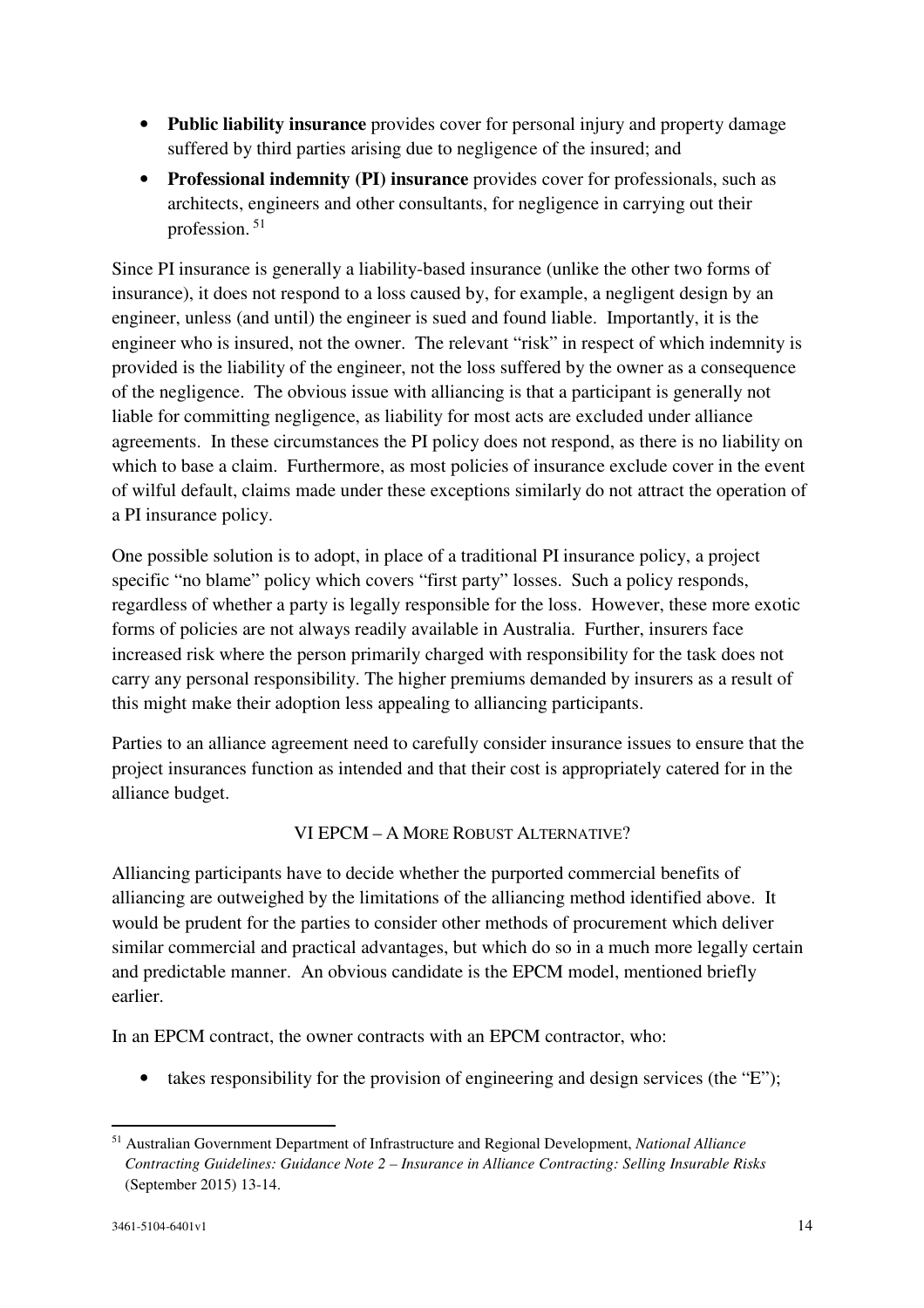- procures contracts with suppliers and contractors as agent of the owner (the "P"); and
- manages the construction phase of the project, that is, manages, supervises and coordinates all of the suppliers, construction contractors and other contractors as the owner's representative (the "CM").<sup>52</sup>

EPCM contracts differ from conventional construction contracts in that the contractor is not a principal in relation to the procurement of contracts with suppliers and contractors, or in relation to the construction of the project. Although the EPCM contractor procures the contracts with suppliers and contractors, it does this merely as agent of the owner, meaning each trade contract (i.e. the contract entered into by the EPCM contractor for the performance of work or the supply of equipment and materials) is a contract directly between the owner and the trade contractor.

A key advantage of the EPCM method is that it gives the owner significant control over the project. However, whilst the EPCM contract generally operates on a schedule of rates or cost-reimbursable basis, the trade contracts will typically operate on a lump sum basis. Therefore, unlike alliancing, there is generally no incentive regime which encourages the participants to co-operate to reduce costs and project completion time. Furthermore, as it is the owner who enters into the contracts with the trade contractors, the owner is the party that bears most of the risk of the project vis-a-vis the EPCM contract. However, the owner should, in a properly managed project, have the benefit of significant warranties from the trade contractors as to the quality, cost and time of the work the subject of each trade contract.

There are clearly marked differences between the EPCM and alliancing models. However, since traditional contracts are typically adopted in the EPCM method, the parties have much greater certainty in the enforceability of their contracts according to established principles compared with alliancing. Furthermore, the problems alliancing creates for obtaining insurance cover is unlikely to be an issue under the EPCM mode of delivery. Obviously the 'pain gain' remuneration model used in alliance contracting can be adopted and used in the EPCM model, putting the EPCM contractor's profit and margin at risk, thereby aligning the interests of the EPCM contractor and owner in a similar way to an alliance contract. The owner would otherwise retain the right to claim for breach of the EPCM contract or trade contracts (arguably providing a further incentive for the project objectives to be achieved).

Alternative methods which deliver some of the benefits of alliancing, but which do so with much greater legal predictability, warrant serious consideration by the parties prior to entering into an alliancing arrangement.

# VII CONCLUSION

It is reported that a number of alliancing contracts have been successful. However, there is no proven link between that success and the alliance model. It is likely that at least some (if

<sup>52</sup> David Cullen and Andrew Higgins, 'The ABC of EPC and EPCM Contracting' (2011) 23(8/9) *Australian Construction Law Bulletin (Newsletter)* 133, 134.